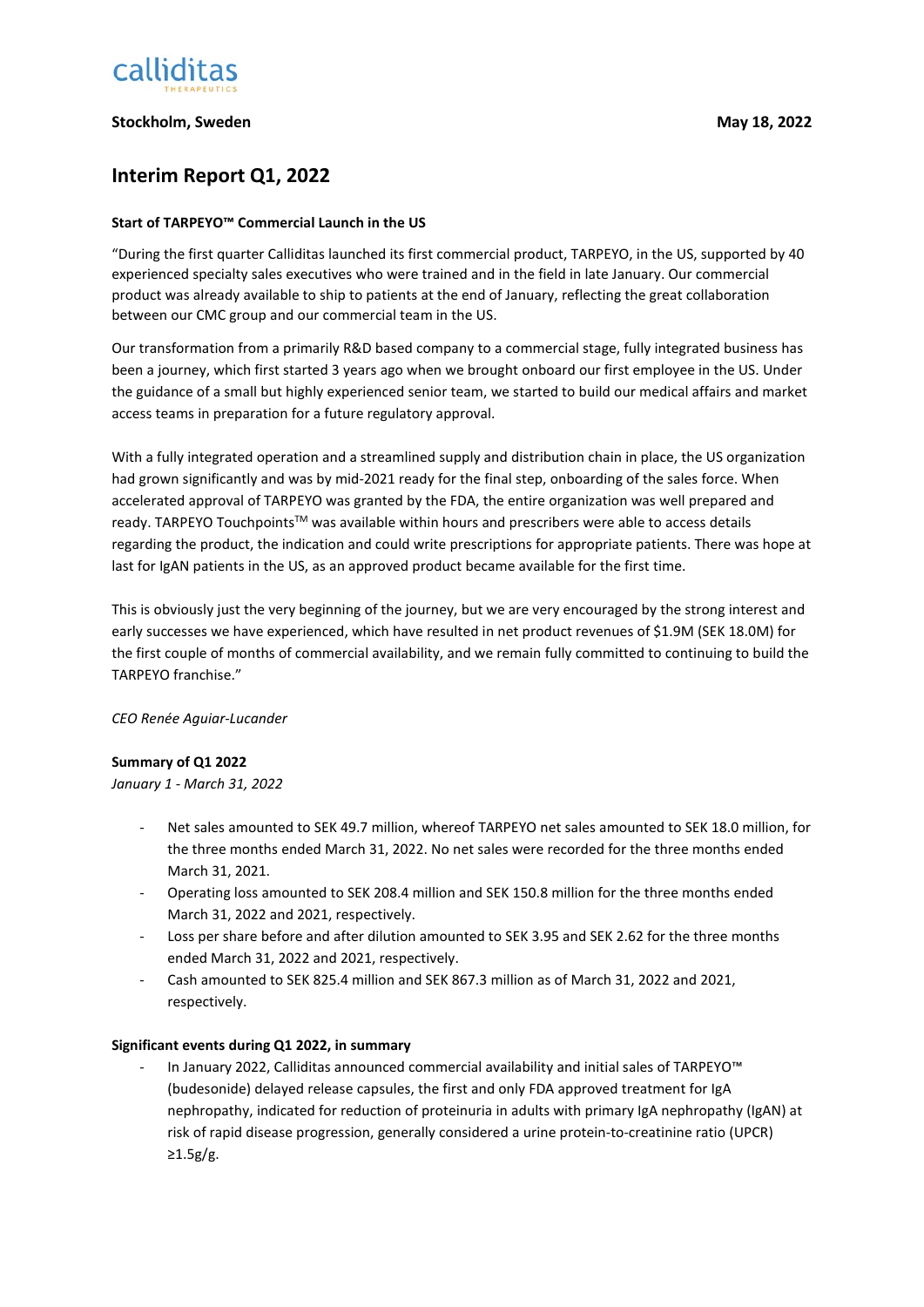

- In February 2022, Calliditas announced that the first patient had been randomized in the company's pivotal phase 2b/3 TRANSFORM study in patients with primary biliary cholangitis (PBC).
- In March 2022, Calliditas expanded its licensing agreement with Everest to extend the territory covered to include South Korea.

#### **Significant events after the reporting period**

In May 2022, Calliditas announced that the first patient had been randomized in the company's proofof-concept Phase 2 study in patients with squamous cell carcinoma of the head and neck (SCCHN) with the NOX 1 and 4 inhibitor setanaxib.

#### **Investor Presentation May 18, 2022 14:30 CET**

Audio cast with teleconference, Q1 2022 Webcast: https://tv.streamfabriken.com/calliditas-therapeutics-q1-2022 Teleconference: SE: +46856642706 UK: +443333009034 US: +16467224956

#### **For further information, please contact**:

Marie Galay, IR Manager, Calliditas Tel.: +44 79 55 12 98 45, email[: marie.galay@calliditas.com](mailto:marie.galay@calliditas.com)

*The information in the press release is information that Calliditas is obliged to make public pursuant to the EU Market Abuse Regulation. The information was sent for publication, through the agency of the contact persons set out above, on May 18, 2022 at 7:00 a.m. CET.*

#### **About Calliditas**

Calliditas Therapeutics is a commercial stage biopharma company based in Stockholm, Sweden focused on identifying, developing and commercializing novel treatments in orphan indications, with an initial focus on renal and hepatic diseases with significant unmet medical needs. Calliditas' lead product, TARPEYO<sup>TM</sup> (budesonide) delayed release capsules has been approved by the FDA and is the subject of a marketing authorization application (MAA) with the European Medicines Agency (EMA). Additionally, Calliditas is conducting two trials with its NOX inhibitor product candidate setanaxib: a pivotal Phase 2b/3 clinical trial in primary biliary cholangitis and a Phase 2 proof-of-concept trial in head and neck cancer. Calliditas' common shares are listed on Nasdaq Stockholm (ticker: CALTX) and its American Depositary Shares are listed on the Nasdaq Global Select Market (ticker: CALT). Visit www.calliditas.com for more information.

#### **Forward-Looking Statements**

This press release contains forward-looking statements within the meaning of the Private Securities Litigation Reform Act of 1995, as amended, including, without limitation, statements regarding Calliditas' strategy, commercialization efforts, business plans, regulatory submissions, clinical development plans and focus. The words "may," "will," "could," "would," "should," "expect," "plan," "anticipate," "intend," "believe," "estimate," "predict," "project," "potential," "continue," "target," and similar expressions are intended to identify forward-looking statements, although not all forward-looking statements contain these identifying words. Any forward-looking statements in this press release are based on management's current expectations and beliefs and are subject to a number of risks, uncertainties, and important factors that may cause actual events or results to differ materially from those expressed or implied by any forward-looking statements contained in this press release, including, without limitation, any related to Calliditas' business, operations, continued FDA approval for TARPEYO, market acceptance of TARPEYO, clinical trials, supply chain, strategy, goals and anticipated timelines, competition from other biopharmaceutical companies, and other risks identified in the section entitled "Risk Factors" in Calliditas' reports filed with the Securities and Exchange Commission. Calliditas cautions you not to place undue reliance on any forward-looking statements, which speak only as of the date they are made. Calliditas disclaims any obligation to publicly update or revise any such statements to reflect any change in expectations or in events, conditions, or circumstances on which any such statements may be based, or that may affect the likelihood that actual results will differ from those set forth in the forward-looking statements. Any forward-looking statements contained in this press release